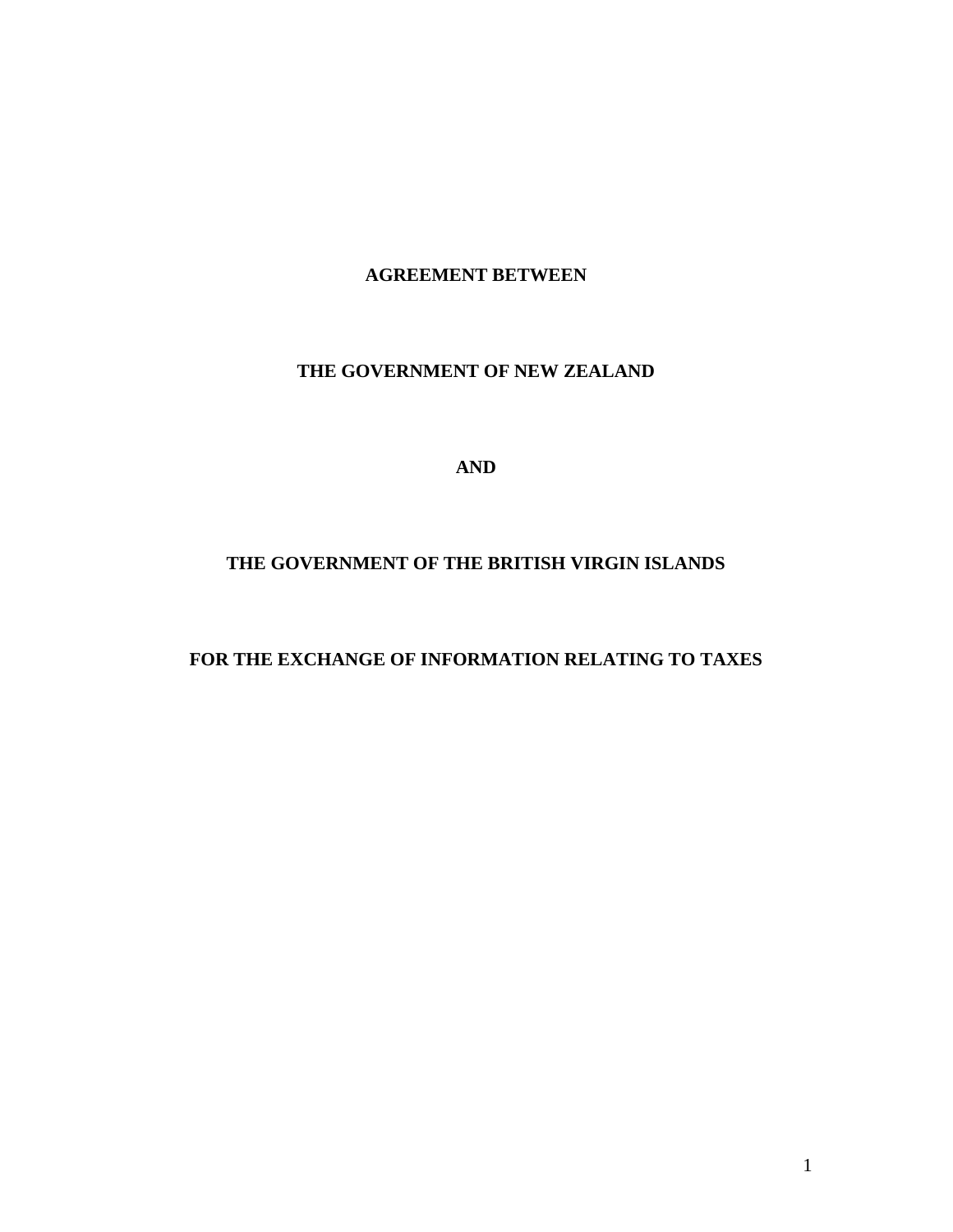# **AGREEMENT BETWEEN THE GOVERNMENT OF NEW ZEALAND AND THE GOVERNMENT OF THE BRITISH VIRGIN ISLANDS FOR THE EXCHANGE OF INFORMATION RELATING TO TAXES**

**Whereas** New Zealand and the British Virgin Islands ("the Contracting Parties") recognise that present legislation already provides a framework for mutual legal assistance and cooperation in the exchange of information in criminal tax matters;

**Whereas** the Contracting Parties have long been active in international efforts in the fight against financial and other crimes including the targeting of terrorist financing;

**Whereas** it is acknowledged that the Contracting Parties are competent to negotiate and conclude a tax information exchange agreement;

**Whereas** the British Virgin Islands on the 2nd April 2002 entered into a formal written commitment to the Organisation for Economic Cooperation and Development's (OECD) principles of transparency and exchange of information and have subsequently actively participated in the Organisation for Economic Co-operation and Development Global Forum on Taxation;

**Whereas** the Contracting Parties wish to enhance and facilitate the terms and conditions governing the exchange of information relating to taxes;

**Therefore,** the Contracting Parties have agreed to conclude the following Agreement which contains obligations on the part of the Contracting Parties only: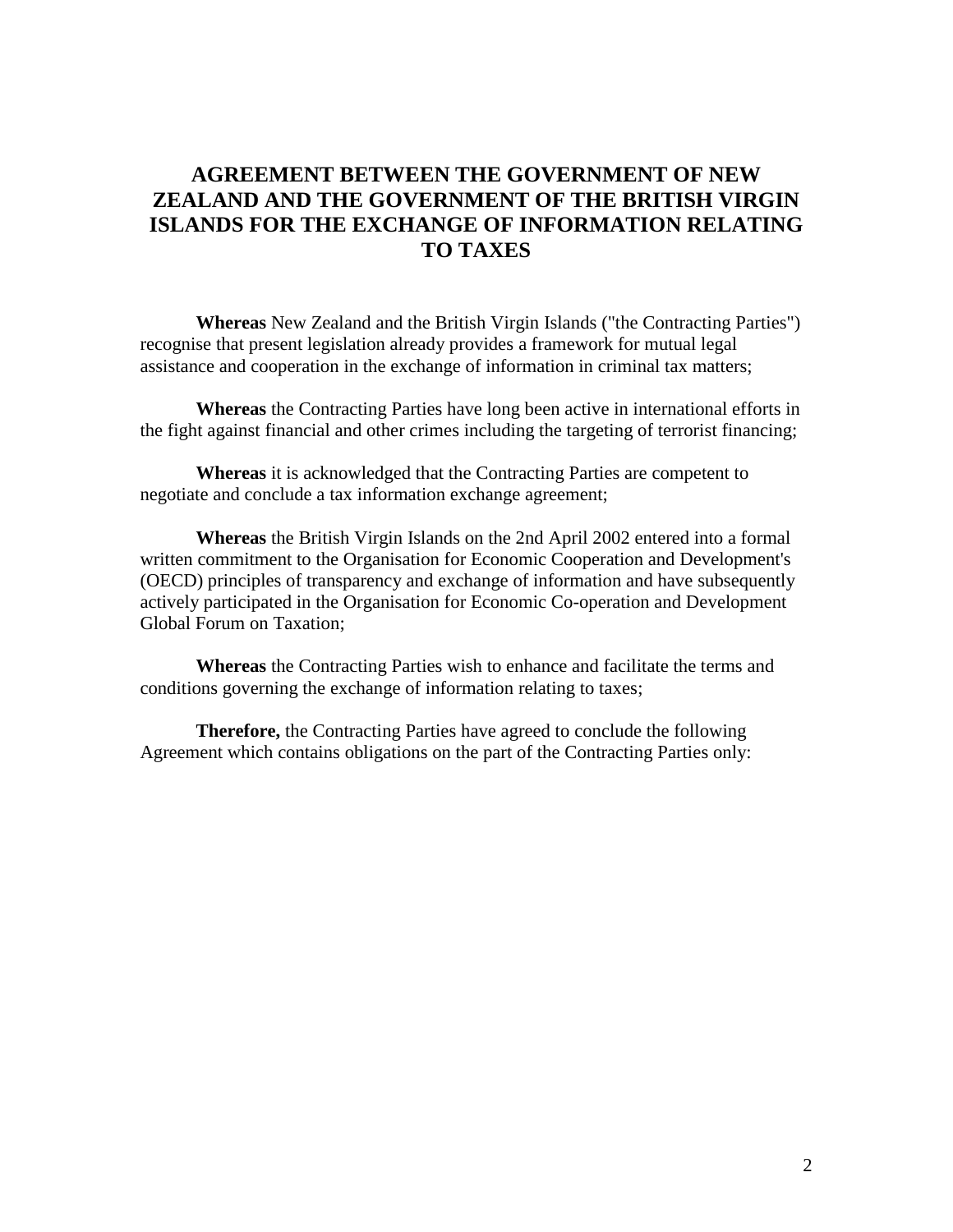#### **ARTICLE 1**

#### **SCOPE OF AGREEMENT**

The competent authorities of the Contracting Parties shall provide assistance through exchange of information that is foreseeably relevant to the administration and enforcement of the domestic laws of the Contracting Parties concerning the taxes and the tax matters covered by this Agreement, including information that is foreseeably relevant to the determination, assessment, verification, enforcement, recovery or collection of tax claims with respect to persons subject to such taxes, or the investigation or prosecution of tax matters in relation to such persons. Information shall be exchanged in accordance with the provisions of this Agreement and shall be treated as confidential in the manner provided in Article 8.

#### **ARTICLE 2**

#### **JURISDICTION**

To enable the appropriate implementation of this Agreement, information shall be provided in accordance with this Agreement by the competent authority of the requested party:

- (a) without regard to whether the person to whom the information relates is a resident or national of a Contracting Party, or whether the person by whom the information is held is a resident or national of a Contracting Party; and
- (b) provided that the information is present within the territory, or in the possession or control of a person subject to the jurisdiction, of the Requested Party.

#### **ARTICLE 3**

#### **TAXES COVERED**

- 1. The taxes covered by this Agreement are:
	- (a) in the case of New Zealand, taxes of every kind and description;
	- (b) in the case of the British Virgin Islands, such taxes as may from time to time, be imposed by law.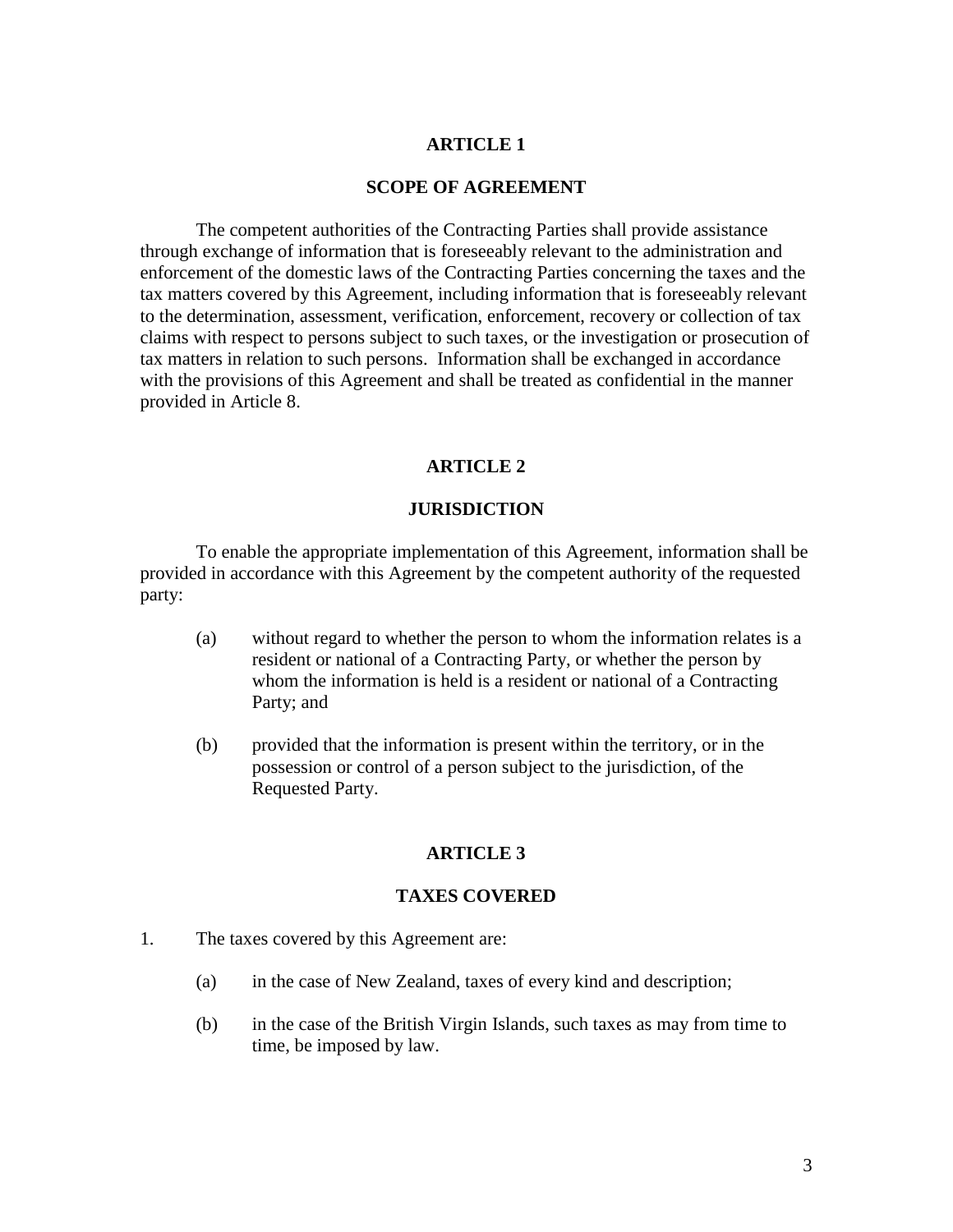2. This Agreement shall also apply to any identical or substantially similar taxes imposed after the date of signature of this Agreement in addition to, or in place of, the existing taxes. The Agreement shall also apply to such other taxes as may be agreed in an exchange of letters between the Contracting Parties. The competent authorities of the Contracting Parties shall notify each other of any relevant changes to the taxation and related information gathering measures covered by this Agreement.

3. This Agreement shall not apply to taxes imposed by municipalities, local authorities or possessions of a Contracting Party.

# **ARTICLE 4**

# **DEFINITIONS**

- 1. In this Agreement
	- (a) "New Zealand" means the territory of New Zealand but does not include Tokelau; it also includes any area beyond the territorial sea designated under New Zealand legislation and in accordance with international law as an area which New Zealand may exercise sovereign rights with respect to natural resources;
	- (b) "British Virgin Islands" means the territory of the Virgin Islands as referred to in the Virgin Islands Constitution Order 2007;
	- (c) "collective investment fund or scheme" means any pooled investment vehicle, irrespective of legal form. The term "public collective investment fund or scheme" means any collective investment fund or scheme provided the units, shares or other interests in the fund or scheme can be readily purchased, sold or redeemed by the public. Units, shares or other interests in the fund or scheme can be readily purchased, sold or redeemed "by the public" if the purchase, sale or redemption is not implicitly or explicitly restricted to a limited group of investors;
	- (d) "company" means any body corporate or any entity that is treated as a body corporate for tax purposes;
	- (e) "competent authority" means in the case of New Zealand, the Commissioner of Inland Revenue or an authorised representative of the Commissioner and for the British Virgin Islands, the Financial Secretary or a person or authority designated by the Secretary in writing;
	- (f) "Contracting Party" means New Zealand or the British Virgin Islands as the context requires;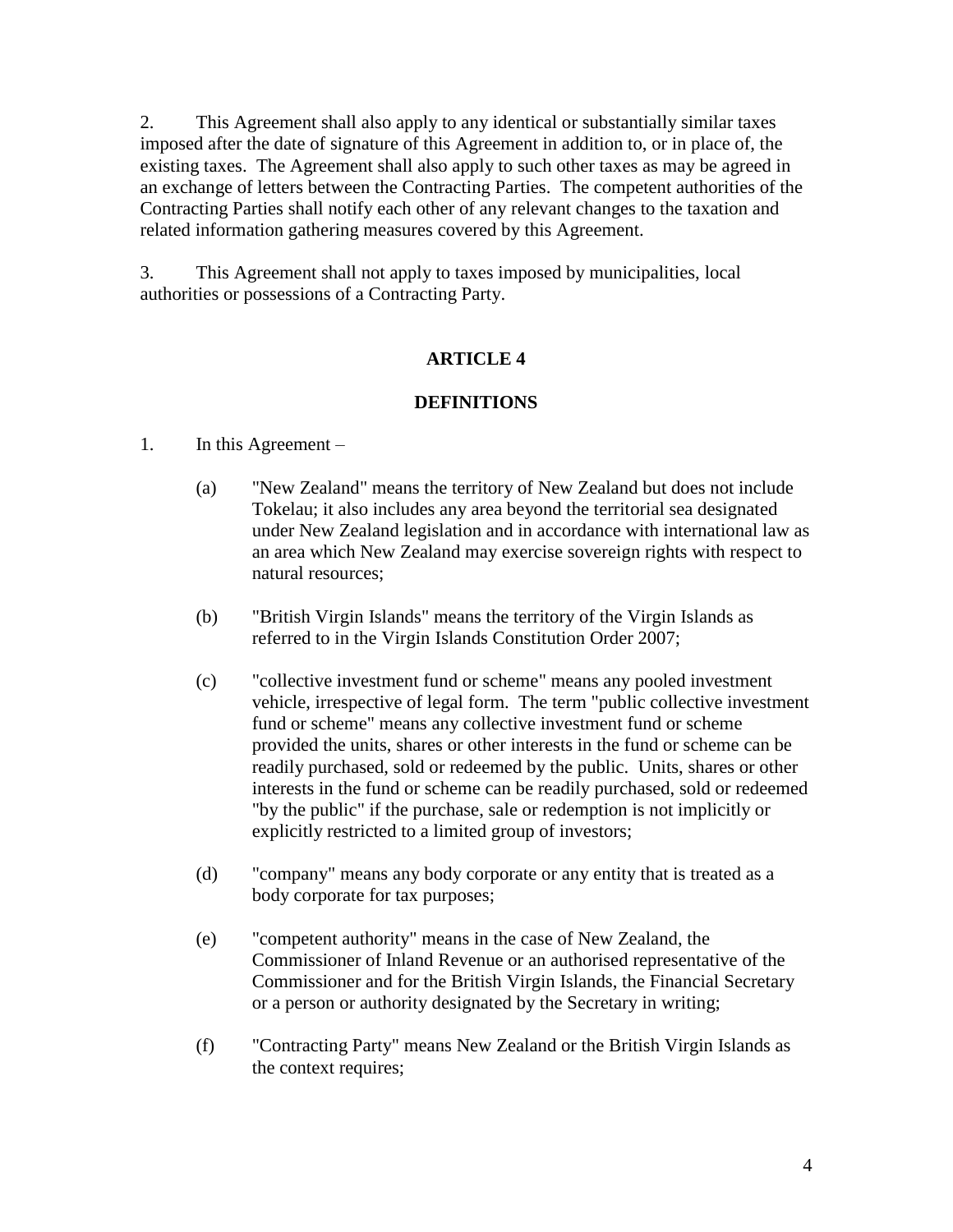- (g) "criminal laws" means all criminal laws designated as such under domestic law irrespective of whether contained in the tax laws, the criminal code or other statutes;
- (h) "criminal tax matters" means tax matters involving intentional conduct which is liable to prosecution under the criminal laws of the Requesting Party;
- (i) "information" means any fact, statement, document or record in whatever form;
- (j) "information gathering measures" means judicial, regulatory or administrative procedures that enable a Requested Party to obtain and provide the information requested;
- (k) "information subject to legal privilege" means:
	- (i) communications between a professional legal advisor and a client made in connection with the giving of legal advice to the client;
	- (ii) communications between a professional legal advisor and a client or any person representing the client or between such an advisor or the client or any such representative and any other person made in connection with or in contemplation of legal proceedings and for the purposes of such proceedings; and
	- (iii) information enclosed with or referred to in such communications and made:
		- (A) in connection with the giving of legal advice; or
		- (B) in connection with or in contemplation of legal proceedings and for the purposes of such proceedings,

when the information is in the possession of a person who is entitled to possession of it. Information held with the intention of furthering a criminal purpose is not subject to legal privilege, and nothing in this Article shall prevent a professional legal advisor from providing the name and address of a client where doing so would not constitute a breach of legal privilege;

- (l) "national" means
	- (i) in relation to New Zealand, any individual possessing the nationality or citizenship of New Zealand and any legal person,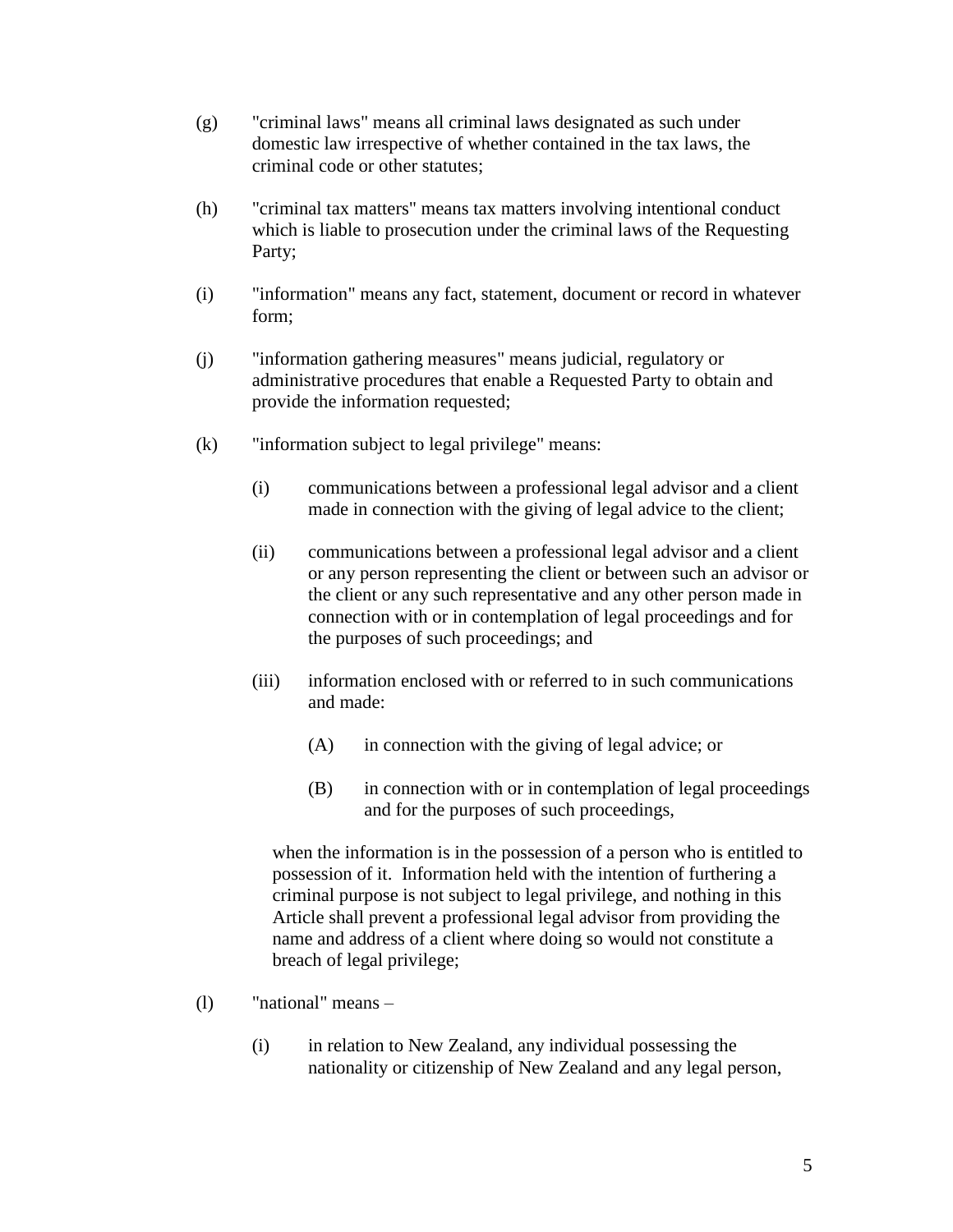partnership or association deriving its status as such from the laws in force in that Contracting State;

- (ii) in relation to the British Virgin Islands, any person who belongs to the Virgin Islands by virtue of the Virgin Islands Constitution Order 2007 (Statutory Instrument 2007 No. 1678) or has a certificate of residence of the Virgin Islands by virtue of the Immigration and Passport Ordinance (Cap.130);
- (m) "person" means a natural person, a company or any entity that is treated as a body corporate for tax purposes, or any other body or group of persons;
- (n) "principal class of shares" means the class or classes of shares representing a majority of the voting power and value of the company;
- (o) "professional legal advisor" means an attorney or legal practitioner, solicitor or other admitted legal representative;
- (p) "publicly traded company" means any company whose principal class of shares is listed on a recognised stock exchange provided its listed shares can be readily purchased or sold by the public. Shares can be purchased or sold "by the public" if the purchase or sale of shares is not implicitly or explicitly restricted to a limited group of investors;
- (q) "recognised stock exchange" means any stock exchange agreed upon by the competent authorities of the Contracting Parties;
- (r) "Requested Party" means the party to this Agreement which is requested to provide or has provided information in response to a request;
- (s) "Requesting Party" means the party to this Agreement submitting a request for or having received information from the Requested Party;
- (t) "tax" means any tax covered by this Agreement pursuant to Article 3.

2. As regards the application of this Agreement at any time by a Contracting Party, any term not defined therein shall, unless the context otherwise requires, have the meaning that it has at that time under the law of that Contracting Party, any meaning under the applicable tax laws of that Contracting Party prevailing over a meaning given to the term under other laws of that Contracting Party.

## **ARTICLE 5**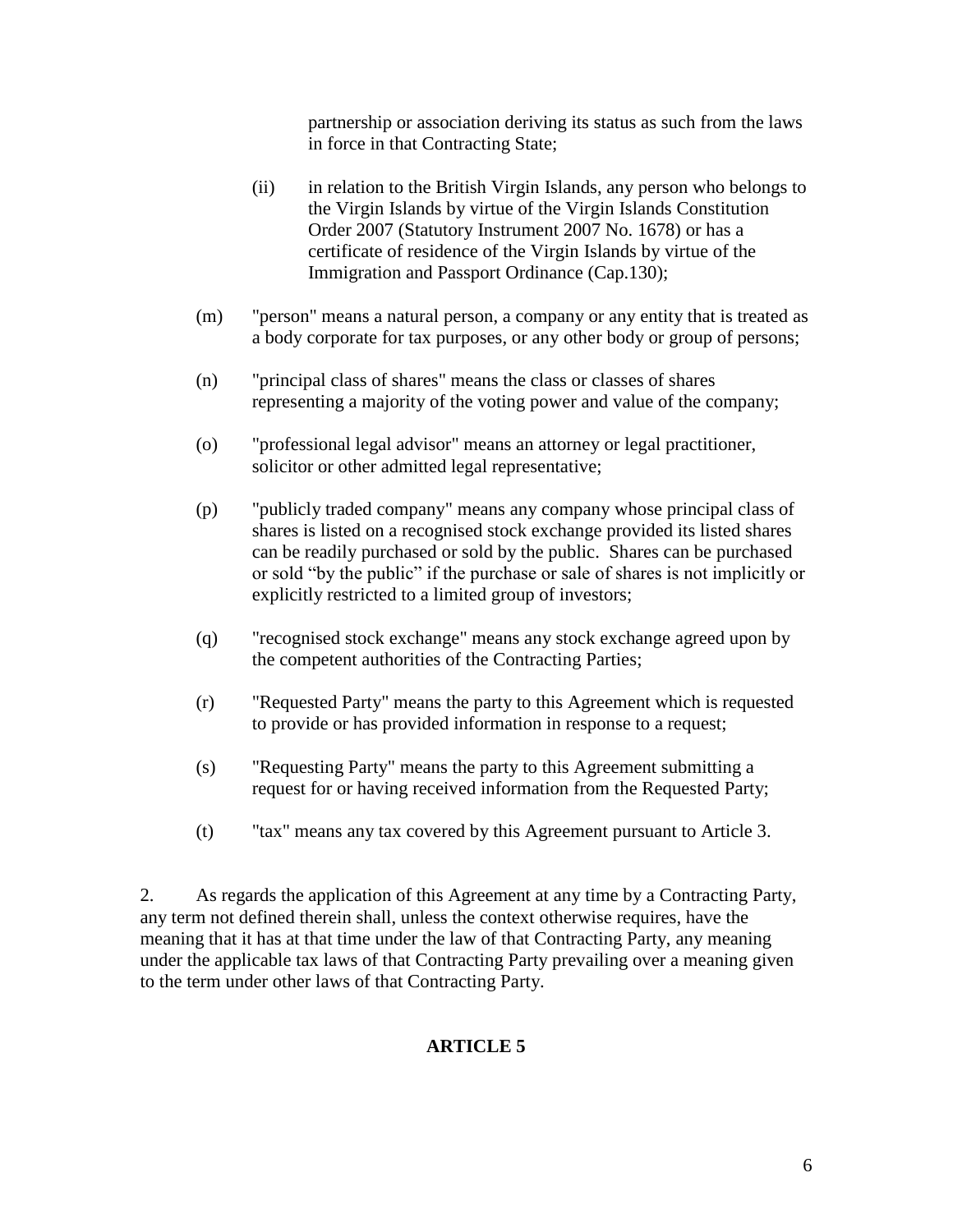## **EXCHANGE OF INFORMATION UPON REQUEST**

1. The competent authority of a Requested Party shall provide upon request in writing by the Requesting Party information for the purposes referred to in Article 1. Such information shall be exchanged without regard to whether the conduct being investigated would constitute a crime under the laws of the Requested Party if it occurred in the territory of the Requested Party. If the information received by the competent authority of the Requested Party is not sufficient to enable it to comply with the request for information, it shall advise the competent authority of the Requesting Party of that fact, with suggestions of the additional information required to enable the effective processing of the request.

2. If the information in possession of the competent authority of the Requested Party is not sufficient to enable it to comply with the request for the information, the Requested Party shall use all relevant information gathering measures to provide the Requesting Party with the information requested, notwithstanding that the Requested Party may not need such information for its own tax purposes.

3. If specifically requested by the competent authority of the Requesting Party, the competent authority of the Requested Party shall provide information under this Article, to the extent allowable under its domestic laws, in the form of depositions of witnesses and authenticated copies of original records.

4. Each Contracting Party shall ensure that its competent authority, for the purposes of this Agreement, has the authority to obtain and provide upon request:

- (a) information held by banks, other financial institutions, and any person, including nominees and trustees, acting in an agency or fiduciary capacity;
- (b) information regarding the legal and beneficial ownership of companies, partnerships, trusts and other persons, including, within the constraints of Article 2, ownership information on all such persons in an ownership chain; in the case of trusts, information on settlors, trustees, beneficiaries and protectors. Further, this Agreement does not create an obligation on the Contracting Parties to obtain or provide ownership information with respect to publicly traded companies or public collective investment funds or schemes unless such information can be obtained without giving rise to disproportionate difficulties.

5. The competent authority of the Requesting Party shall provide the following information to the competent authority of the Requested Party when making a request for information under this Agreement, in order to demonstrate the foreseeable relevance of the information to the request:

(a) the identity of the person under examination or investigation;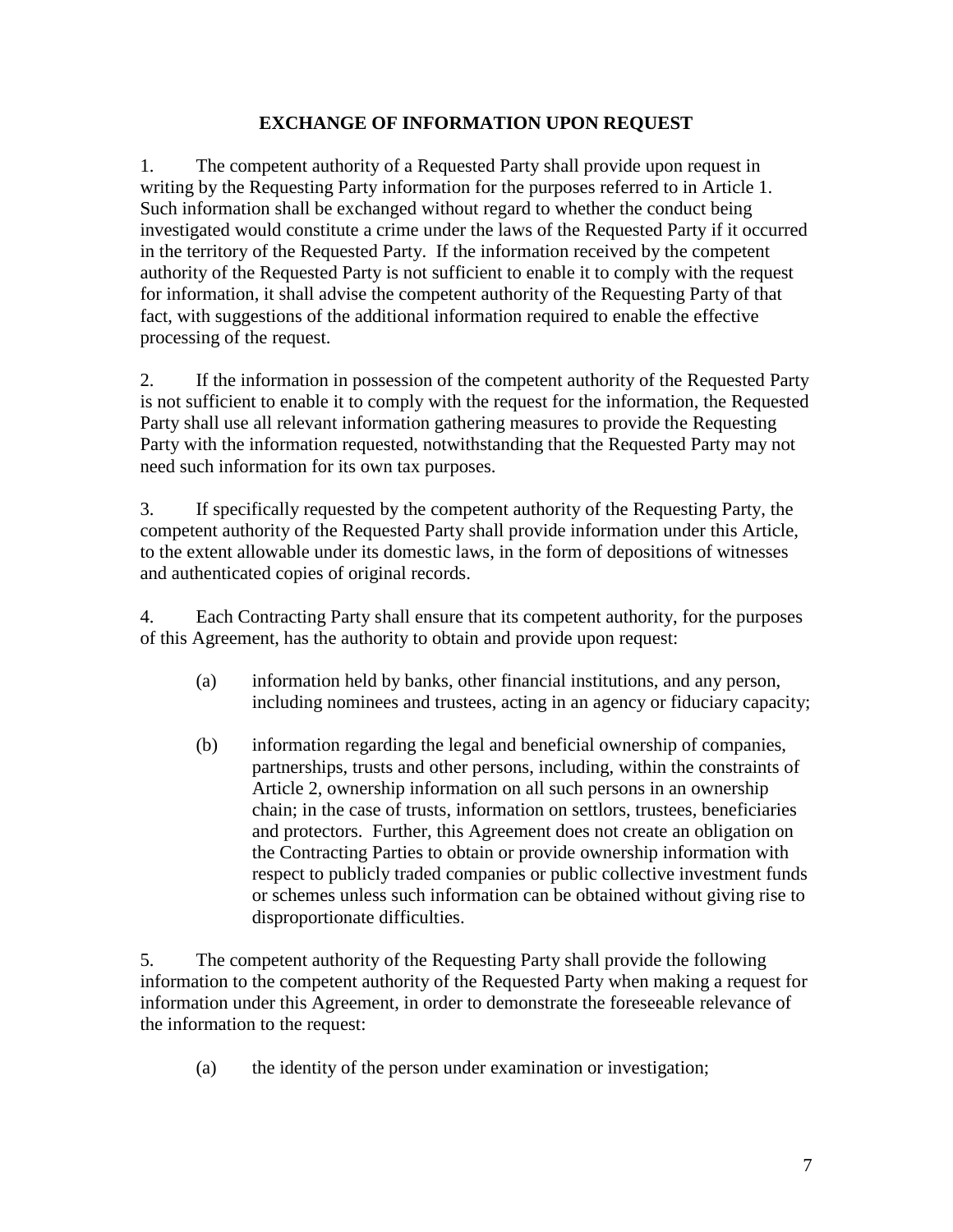- (b) the period for which the information is requested;
- (c) the nature and type of the information requested, including a description of the specific evidence, information or other assistance sought, and the form in which the Requesting Party wishes to receive the information;
- (d) the tax purposes for which the information is sought;
- (e) reasonable grounds for believing that the information requested is present in the territory of the Requested Party or is in the possession or control of a person subject to the jurisdiction of the Requested Party and may be foreseeably relevant to the tax purpose of the request;
- (f) to the extent known, the name and address of any person believed to be in possession or control of the information requested;
- (g) a declaration that the request conforms to the law and administrative practice of the Requesting Party and would be obtainable by the Requesting Party under its laws in similar circumstances, both for its own tax purposes and in response to a valid request from the Requested Party under this Agreement;
- (h) a statement that the Requesting Party has pursued all means available in its own territory to obtain the information, except those that would give rise to disproportionate difficulties.

6. The competent authority of the Requested Party shall forward the requested information as promptly as possible to the competent authority of the Requesting Party. To ensure a prompt response, the competent authority of the Requested Party shall:

- (a) confirm receipt of a request in writing to the competent authority of the Requesting Party, and shall notify the competent authority of the Requesting Party of any deficiencies in the request within 60 days of receipt of the request.
- (b) if the competent authority of the Requested Party has been unable to obtain and provide the information requested within 90 days of receipt of the request, or if obstacles are encountered in furnishing the information, or if the competent authority of the Requested Party refuses to provide the information, it shall immediately inform the competent authority of the Requesting Party and explain the reasons for its inability or the obstacles or its refusal.

# **ARTICLE 6**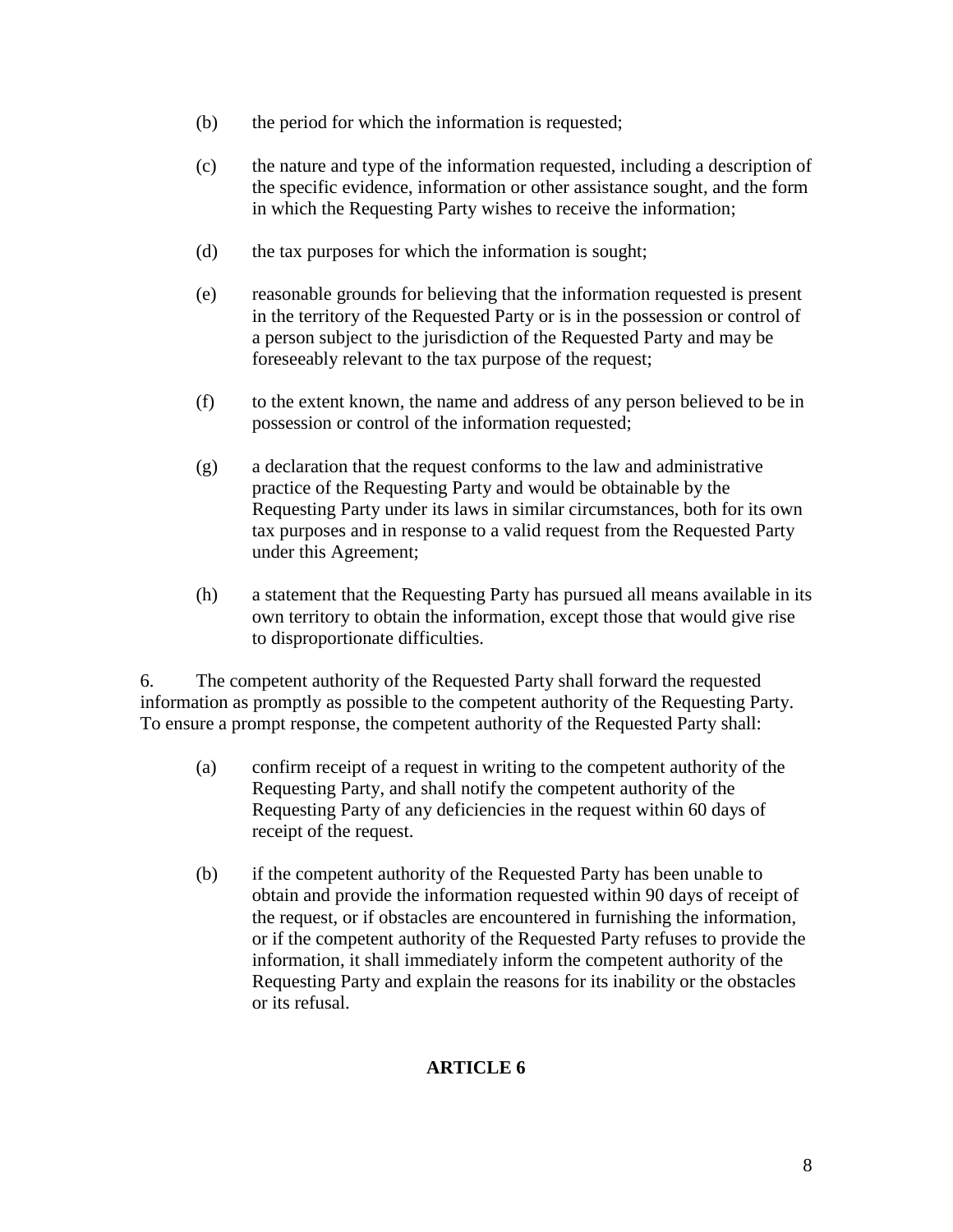## **TAX EXAMINATIONS OR INVESTIGATIONS ABROAD**

1. The Requested Party may, to the extent permitted under its domestic laws, following reasonable notice of not less than 14 days from the Requesting Party, allow representatives of the competent authority of the Requesting Party to enter the territory of the Requested Party in connection with a request to interview persons and examine records with the prior written consent of the persons concerned. The competent authority of the Requesting Party shall notify the competent authority of the Requested Party of the time and place of the meeting with the persons concerned.

2. At the request of the competent authority of the Requesting Party, the competent authority of the Requested Party, in accordance with its domestic laws, may permit representatives of the competent authority of the Requesting Party to be present when a tax examination is being carried out in the territory of the Requested Party.

3. If the request referred to in paragraph 2 is granted, the competent authority of the Requested Party conducting the examination shall, as soon as possible, notify the competent authority of the Requesting Party of the time and place of the examination, the authority or person authorised to carry out the examination and the procedures and conditions required by the Requested Party for the conduct of the examination. All decisions regarding the conduct of the examination shall be made by the Requested Party conducting the examination, in accordance with its domestic laws.

# **ARTICLE 7**

# **POSSIBILITY OF DECLINING A REQUEST**

- 1. The competent authority of the Requested Party may decline to assist:
	- (a) where the request is not made in conformity with this Agreement;
	- (b) where the Requesting Party has not pursued all means available in its own territory, except where recourse to such means would give rise to disproportionate difficulty; or
	- (c) where the disclosure of the information requested would be contrary to the public policy (ordre public) of the Requested Party.

2. This Agreement shall not impose upon a Contracting Party any obligation to provide information subject to legal privilege, or information that would disclose any trade, business, industrial, commercial or professional secret or trade process. Information described in paragraph 4 of Article 5 shall not by reason of that fact alone constitute such a secret or process.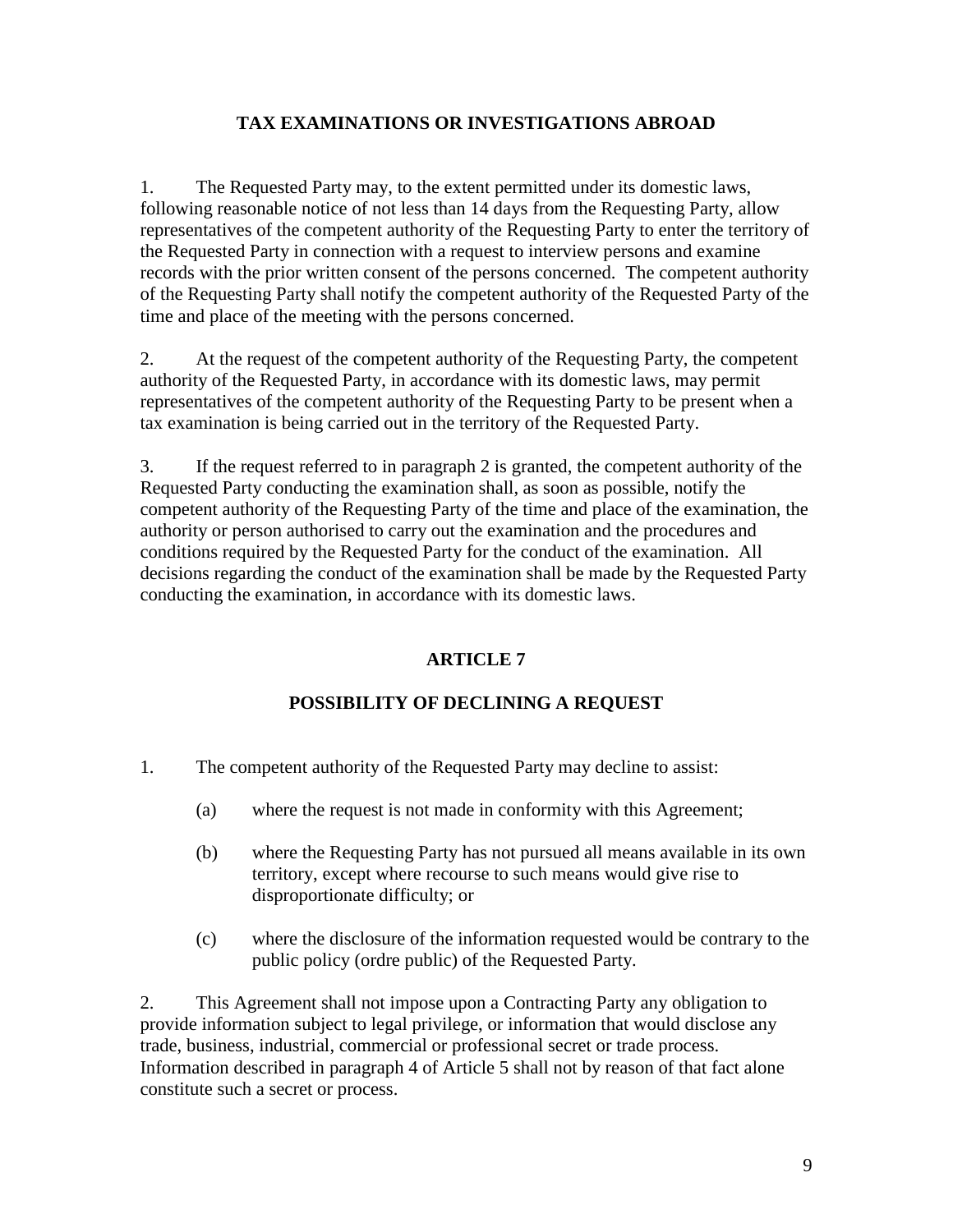3. A request for information shall not be refused on the ground that the tax liability or claim giving rise to the request is disputed by the taxpayer.

4. The Requested Party shall not be required to obtain and provide information that the Requesting Party would be unable to obtain in similar circumstances:

- (a) under its own laws for the purpose of the enforcement or administration of its own tax laws; or
- (b) in response to a valid request from the Requested Party under this Agreement.

5. The Requested Party may decline a request for information if the information is requested by the Requesting Party to administer or enforce a provision of the tax law of the Requesting Party, or any requirement connected therewith, which discriminates against a national of the Requested Party as compared with a national of the Requesting Party in the same circumstances.

# **ARTICLE 8**

## **CONFIDENTIALITY**

1. All information provided and received by the competent authorities of the Contracting Parties shall be kept confidential and may be disclosed only to persons or authorities (including courts and administrative bodies and, in the case of the British Virgin Islands, a select committee of the House of Assembly) officially concerned with the purposes specified in Article 1, and used by such persons or authorities only for such purposes or for oversight purposes, including the determination of any appeal. For these purposes, information may be disclosed in public court proceedings or in judicial proceedings.

2. The information may not be disclosed to any other person or entity or authority without the express written consent of the competent authority of the Requested Party.

3. Information provided to a Requesting Party shall not be disclosed to any other jurisdiction.

## **ARTICLE 9**

## **SAFEGUARDS**

Nothing in this Agreement shall affect the rights and safeguards secured to persons by the laws or administrative practice of the Requested Party. The rights and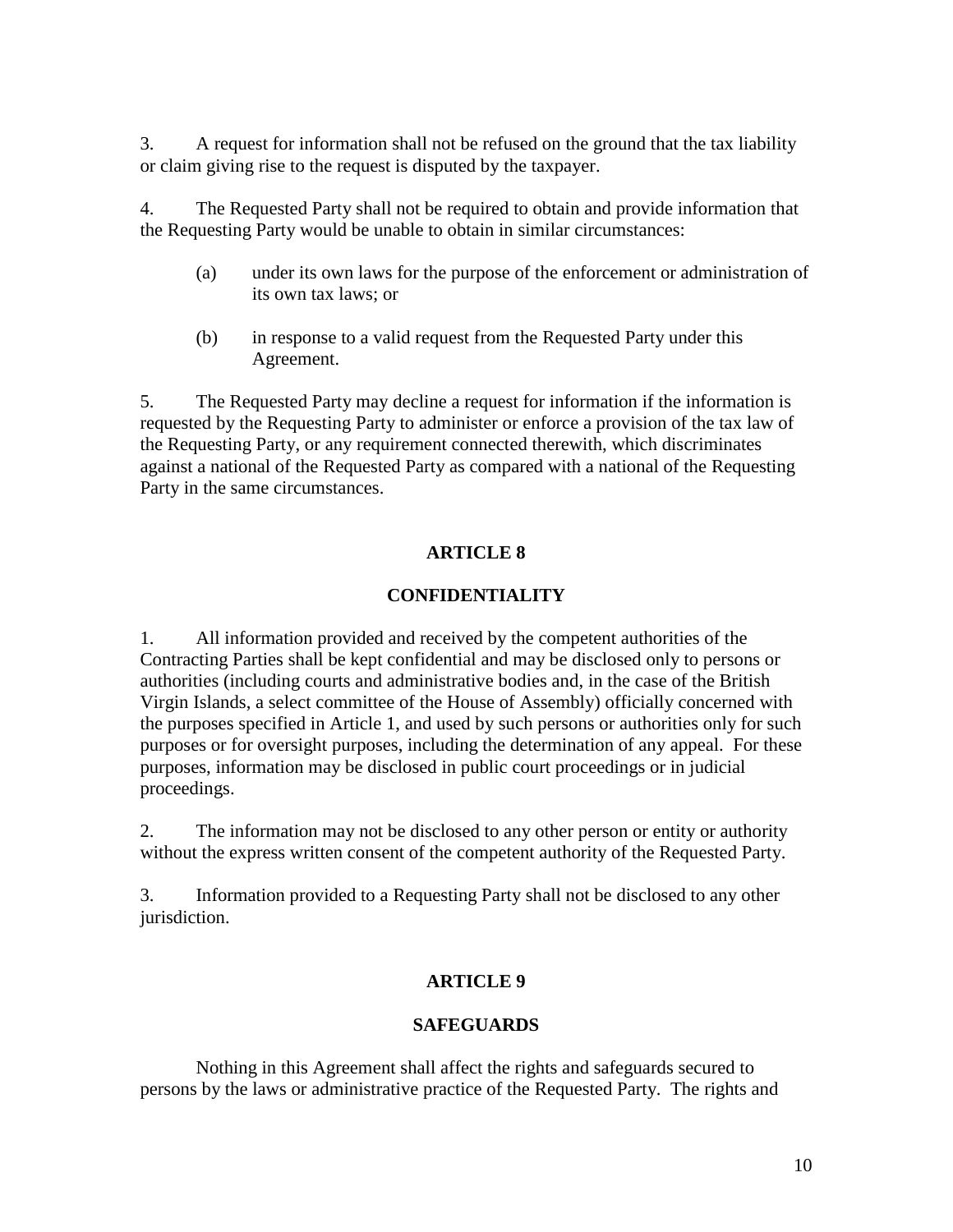safeguards may not be applied by the Requested Party in a manner that unduly prevents or delays effective exchange of information.

#### **ARTICLE 10**

#### **ADMINISTRATIVE COSTS**

Costs incurred in providing assistance (including reasonable costs of third parties and external advisors in connection with litigation or otherwise) shall be borne in accordance with a Memorandum of Understanding to be determined by the competent authorities of the Contracting Parties.

## **ARTICLE 11**

### **NO PREJUDICIAL OR RESTRICTIVE MEASURES**

1. Neither of the Contracting Parties shall apply prejudicial or restrictive measures based on harmful tax practices to residents or nationals of either Contracting Party so long as this Agreement is in force and effective.

2. A "prejudicial or restrictive measure based on harmful tax practices" is a measure applied by one Contracting Party to residents or nationals of either Contracting Party on the basis that the other Contracting Party does not engage in effective exchange of information and/or because it lacks transparency in the operation of its laws, regulations or administrative practices, or on the basis of no or nominal taxes and one of the preceding criteria.

3. Without limiting the generality of paragraph 2, the term "prejudicial or restrictive measure" includes the denial of a deduction, credit or exemption, the imposition of a tax, charge or levy, or special reporting requirements.

## **ARTICLE 12**

#### **IMPLEMENTING LEGISLATION**

The Contracting Parties shall (where they have not already done so) enact any legislation necessary to comply with, and give effect to, the terms of this Agreement.

#### **ARTICLE 13**

## **MUTUAL AGREEMENT PROCEDURE**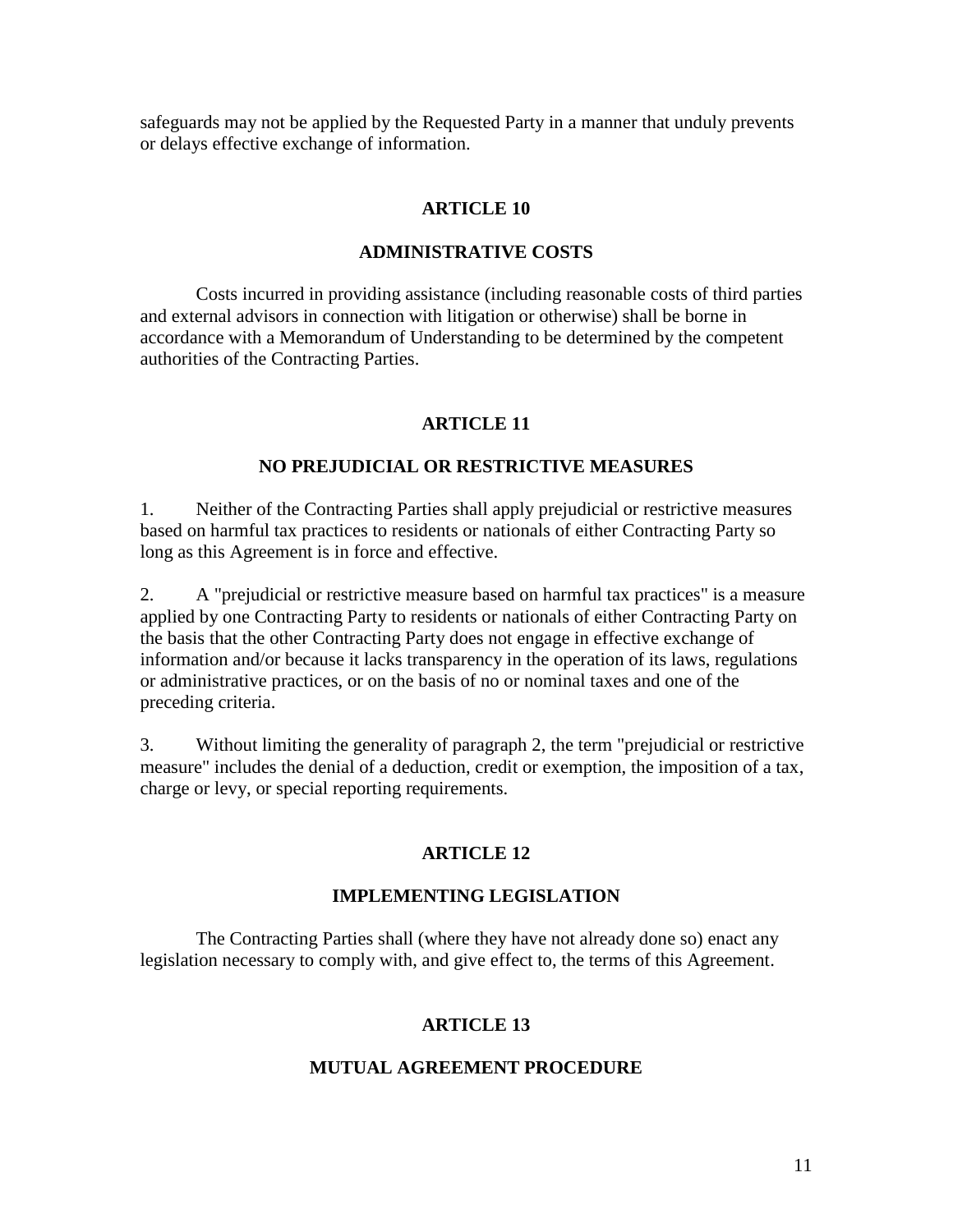1. Where difficulties or doubts arise between the Contracting Parties regarding the implementation or interpretation of this Agreement, the respective competent authorities shall use their best efforts to resolve the matter by mutual agreement.

2. In addition to the endeavours referred to in paragraph 1, the competent authorities of the Contracting Parties may mutually determine the procedures to be used under Articles 5 and 6.

3. The competent authorities of the Contracting Parties may communicate with each other directly for the purposes of this Agreement.

4. The Contracting Parties may also agree in writing on other forms of dispute resolution.

# **ARTICLE 14**

# **ENTRY INTO FORCE**

The Government of New Zealand and the Government of the British Virgin Islands shall notify each other in writing through the appropriate channel of the completion of their constitutional and legal procedures for the entry into force of this Agreement. This Agreement shall enter into force on the date of the last notification, and the provisions of this Agreement shall thereupon have effect from 1 January following entry into force.

# **ARTICLE 15**

## **TERMINATION**

1. This Agreement shall remain in force until terminated by either Contracting Party.

2. Either Contracting Party may terminate this Agreement by giving notice of termination in writing through the appropriate channel. Such termination shall become effective on the first day of the month following the expiration of a period of three months after the date of receipt of the notice of termination by the other Contracting Party.

3. Notwithstanding any termination of this Agreement the Contracting Parties shall remain bound by the provisions of Article 8 with respect to any information obtained under this Agreement.